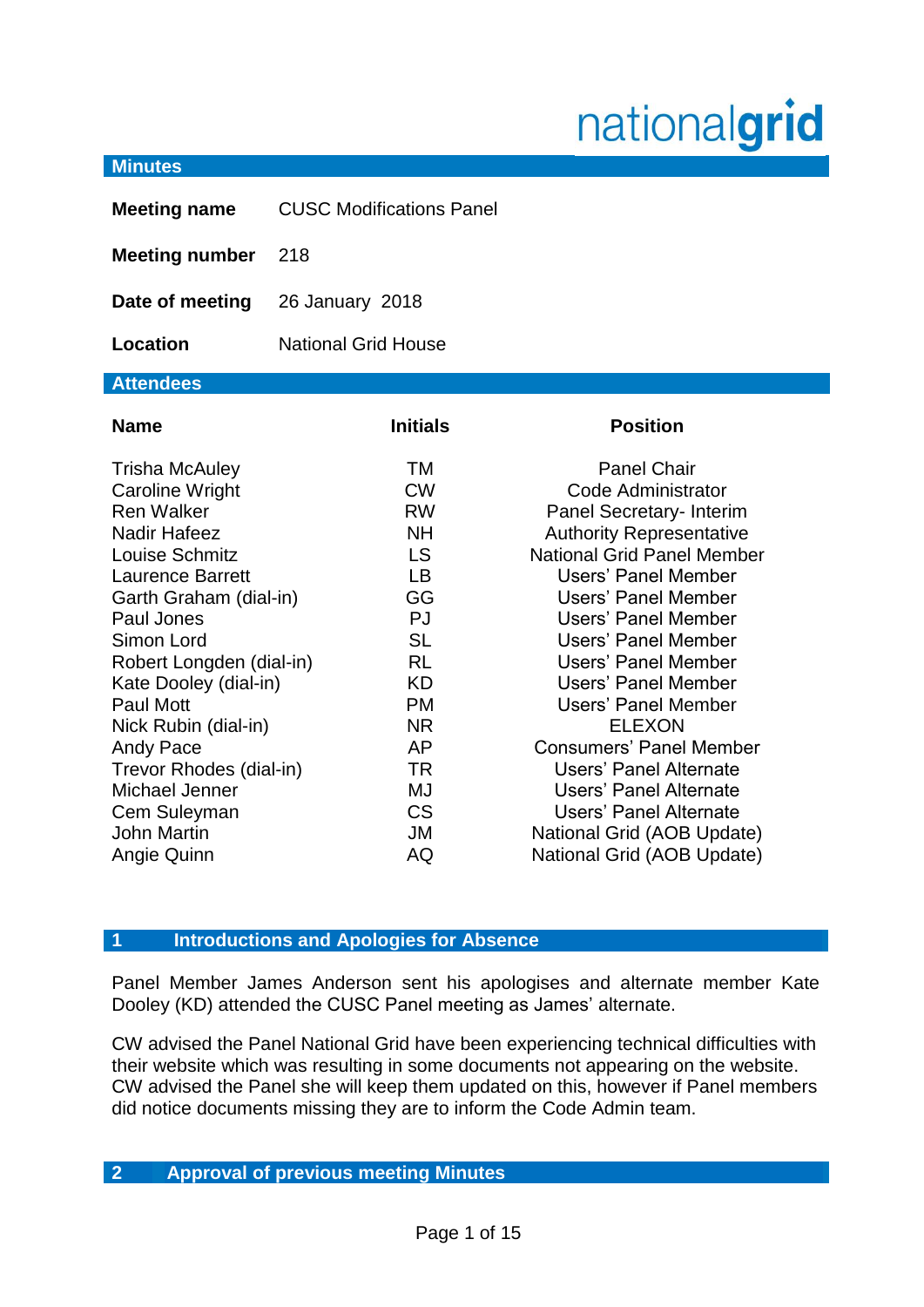6972. The minutes from the CUSC Panel meeting held on the 15 December 2017 were approved subject to incorporating the comments received from NH, PJ and GG. CW also updated the minutes to amend the term 'WG' to Workgroup.

#### **3 Review of Actions**

6973. **Minute 6965:** NH to arrange for the Ofgem Innovation Lead to attend a future meeting for sandbox presentation.

**Action:** GG to contact NH to confirm issues GG would like to be covered by the Ofgem sandbox presentation at future Panel meeting. Ofgem to provide a presentation to the CUSC Panel after the meeting has taken place. This action is to remain open.

- GG circulated feedback to NH and the Panel regarding concerns he had about the 'sandbox' approach in terms of (i) state aid (ii) competition law (iii) affects on cross border trade and (iv) the EU derogation process. NH advised GG and the Panel the issues GG has raised will be covered by Ofgem's innovation team who will be presenting on this subject at the February 2018 Panel meeting. TM advised the Panel she had met with Ofgem's Head of Innovation. A key message was that regulatory barriers lay within the Codes framework as well as within Ofgem's jurisdiction. In addition, cross code collaboration and coordination would be essential. It was agreed that this action would remain open until the presentation has been received.
- 6974. **Minute 6996**: Code Administrator to update website and CUSC Modification register clearly labelling CMP284 as withdrawn.
- 6975. CW noted this has been signposted on the website and updated the Modification register. This action can be closed.
- 6976. **Minute 6997**: CW to update the CUSC Modification register and National Grid's website.
- 6977. CW confirmed this action is complete and can now be closed.
- 6978. **Minute 7013**: LW to circulate Panel meeting invites to GG.
- 6979. LW confirmed meeting invites sent, this action can now be closed.

#### **4 Workgroups/Standing Groups & Review of Plan on a Page**

6980. The Panel reviewed the CUSC Plan on a Page. CW advised the Panel she will update the plan on a page should extensions be granted for in-flight modifications. SL questioned where CMP280 and CMP281 were in the process and sought confirmation that these modifications were moving along in the process as they should be. CW advised that the next Workgroup for these modifications is being held on 29 January 2018 and that would be the fifth Workgroup, noting that as the modifications were being held on the same day each modification only lasted either a morning or afternoon. CW noted the Workgroup are close to the point of Workgroup consultation. LS noted the broadening of the topics at the Workgroup has led to further discussions. CW advised she will be requesting a three month extension for these modifications. SL noted it would be good to see the modifications progress as his view is he can see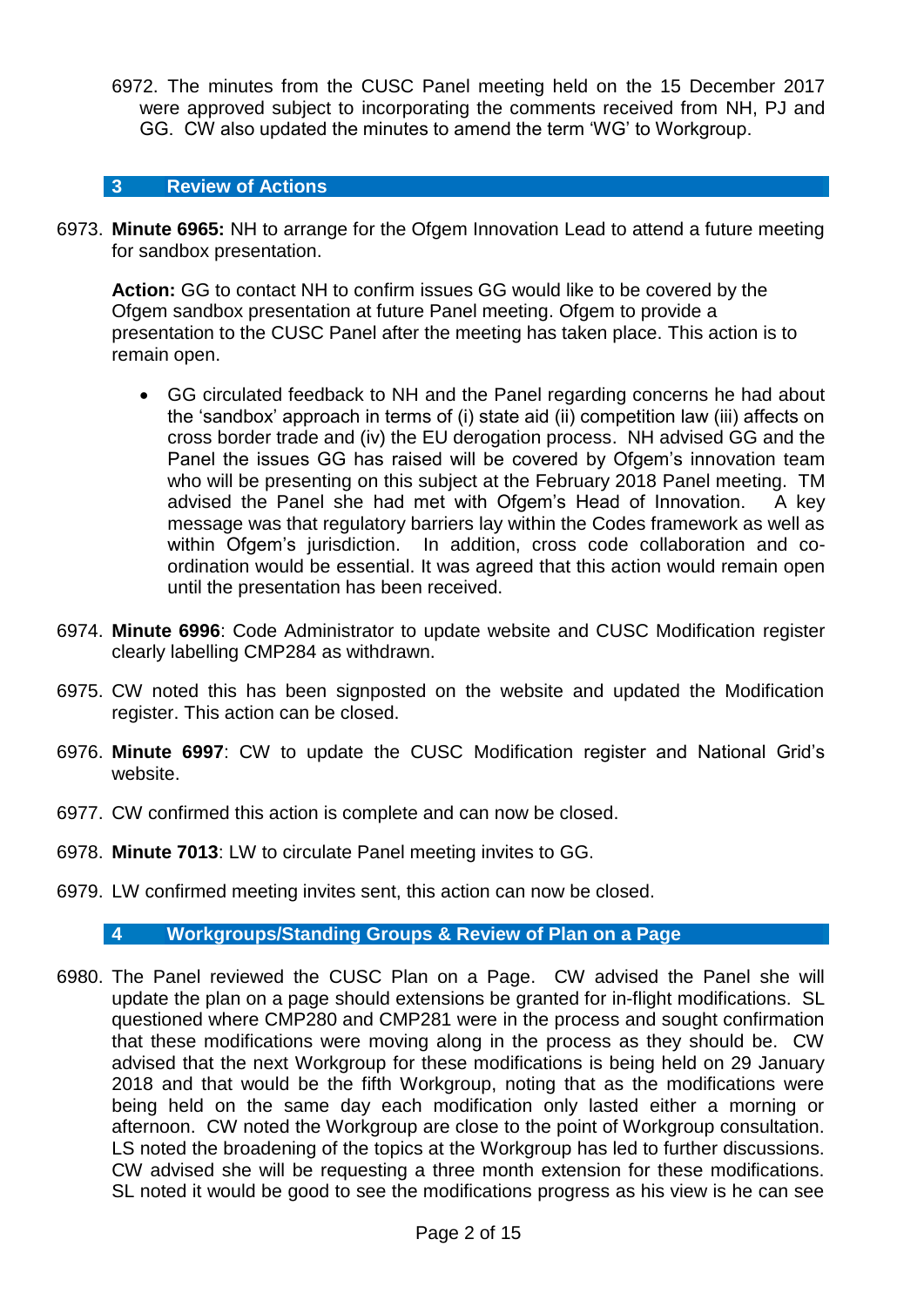the modifications struggling to get to the Authority. LS advised SL she believes there is no cause of delay for these modifications but will feed back the concern to the National Grid representative on these Workgroups.

- 6981. The Panel reviewed the Quarterly Workload Plan. CW advised this workload plan is in respect of in-flight modifications and any future modifications. She noted five new modifications will be raised in the next few months, these will be in respect of Project TERRE, Statement of Works, delay charge, SO incentive scheme and a housekeeping modification in respect of the charging modifications being implemented on 1 April 2018. GG advised SSE will also be raising a modification at the February 2018 Panel meeting.
- 6982. GG noted he provided correspondence around the Statement of Works consultation, he asked if these comments will be taken into consideration when raising the modification. LS advised she would take an action away to confirm this.

## **ACTION: LS to confirm with GG that his feedback on Statement of Works has been considered**

- 6983. NR asked for further information on Project TERRE. LS advised the modifications will be raised to ensure BSUoS is not charged to TERRE parties and to incorporate Virtual Lead Party into the CUSC, noting further information will be provided at the February 2018 TCMF meeting.
- 6984. CW advised the Panel that at a future Panel meeting the current and new modifications will need to be reviewed and prioritised. The Panel agreed with this and that it should be an agenda item at the March 2018 Panel meeting. GG noted, looking at the TCR and Charging Futures forum there are no modifications in quarter 1 or quarter 2 that will have a final decision. CW advised she will amend the slide to reflect the changes.
- 6985. AP questioned the resource available for the upcoming and in flight modifications and how many can be administered at one time. LS advised from a National Grid SO view there are only a number of people she can put forward for a Workgroup. CW advised this is why the priority of modifications needs to be reviewed and that industry time to support Workgroups also needed to be factored in. AP noted is there more resource required to ensure there are no constraints. TM advised the Panel she believed that there may be a resource issue. SL noted he has delivered a BSC modification previously and there are differences between ELEXON and National Grid which enables the process to be easier. AP noted with the amount of modifications on the horizon resource needs to be looked at in preparation.
- 6986. TM noted the CUSC Panel's concern about National Grid's resourcing problem. LB advised this is also industries concern as we need to ensure the right representation is involved in the modifications. TM advised the Panel she will take an action to feed this back to National Grid. CW advised the Panel there is an agenda item for the March 2018 Panel to prioritise modifications. NR noted to the Panel ELEXON do have more resource and advised the Panel if required National Grid could utilise the meeting rooms ELEXON have as this can sometimes be a constraint for National Grid when arranging a Workgroup meeting.

# **ACTION: TM to feedback to National Grid the CUSC Panel's concern on resourcing.**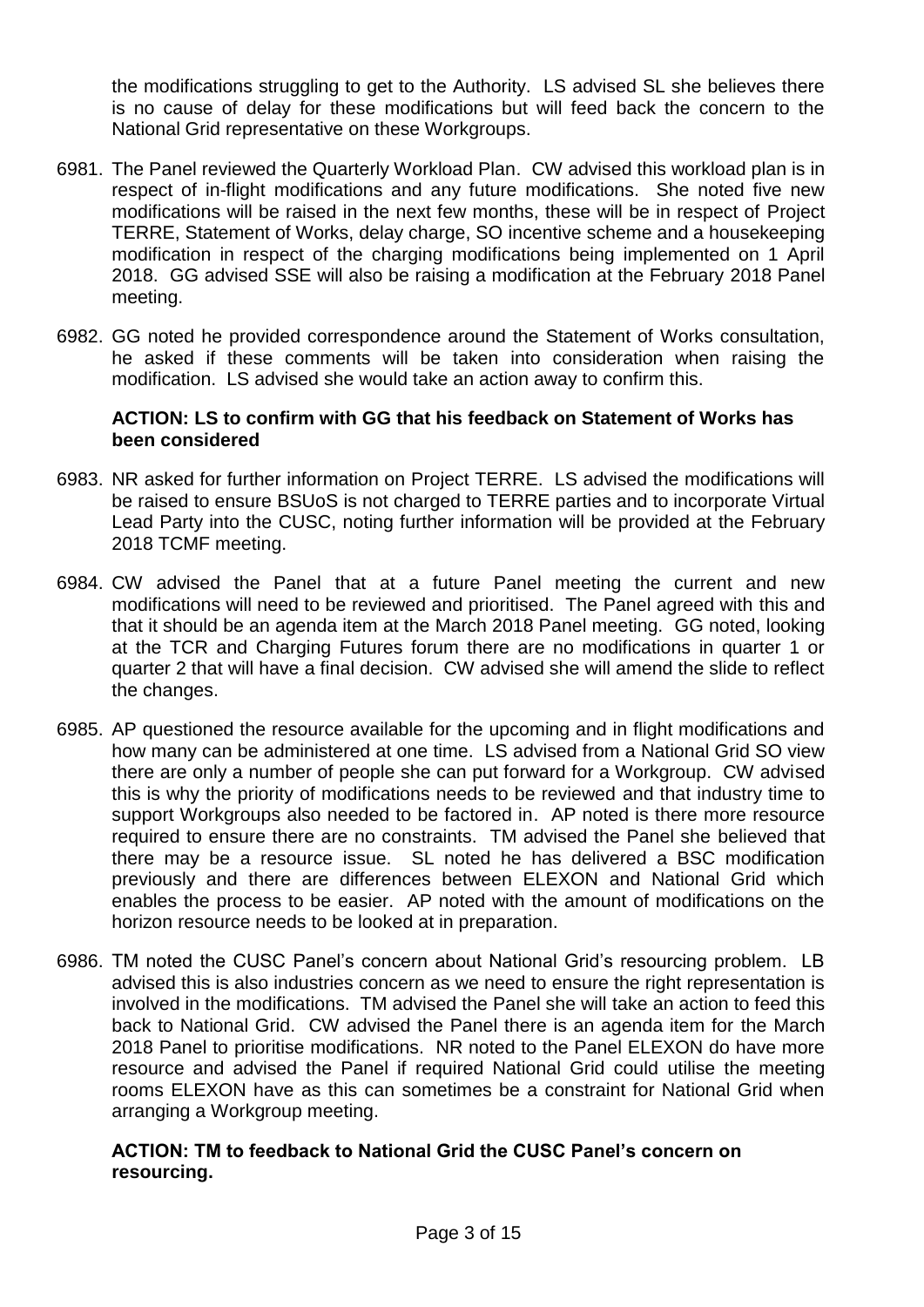6987. TM noted Ofgem holding a meeting on BREXIT. She advised modifications for exit day in Brexit and any implications would be discussed. Feedback from the meeting will be circulated in due course. TM asked NH if the papers from the meeting will be circulated to the Panel and Industry. NH to confirm with is colleague.

**Action: NH to confirm if papers from BREXIT meeting will be circulated.** 

6988. **CMP271 'Improving the cost reflectivity of demand transmission charges'.** This CUSC modification Proposal aims to improve the cost reflectivity of demand transmission charges.

# **And**

6989. **CMP274 'Winter TNUoS Time of Use Tariff (TToUT) for Demand TNUoS'.** This CUSC modification Proposal aims to improve the cost reflectivity of demand transmission charges.

# **And**

6990. **CMP276 Socialising TO costs associated with "green policies".** CMP276 proposes a reduction in the demand residual element of the TNUoS £/kW ("Triad") charge by creating two new charge lines for all demand offtakes:

(i) With the level of charge based on a fixed charge per MPAN (or alternatively the import meter size of each consumer) and;

- (ii) A simple per kWh charge on all consumers.
- 6991. CW noted that at the November 2017 meeting the Panel agreed to provide an extension subject to further information from Ofgem regarding its "minded to" position statement or should any developments be announced by the Authority then the Workgroup would reconvene. The Code Administrator will continue to update the Panel on any progress in this area.
- 6992. **CMP275 'Transmission generator benefits in the provision of ancillary and balancing services – levelling the playing field'.** CMP275 seeks that a principle of financial mutual exclusivity is introduced to prevent BM units from accessing multiple sources of duplicate and overlapping revenue from ancillary services on the same asset.
- 6993. CW advised the Panel work is still progressing on the legal text, she noted a draft version has been shared with the proposer to review and amend as required and from this whether any alternative options should be considered by the Workgroup.
- 6994. CW advised the Panel the date of the next Workgroup has not been arranged but will be post confirmation of the proposer's legal text. CW noted the current timetable was that the Panel at this (January 2018) meeting would be asked to approve that the report being issued for Code Admin Consultation. CW noted no extension request was required for this month until the next Workgroup has been arranged and the length of extension known.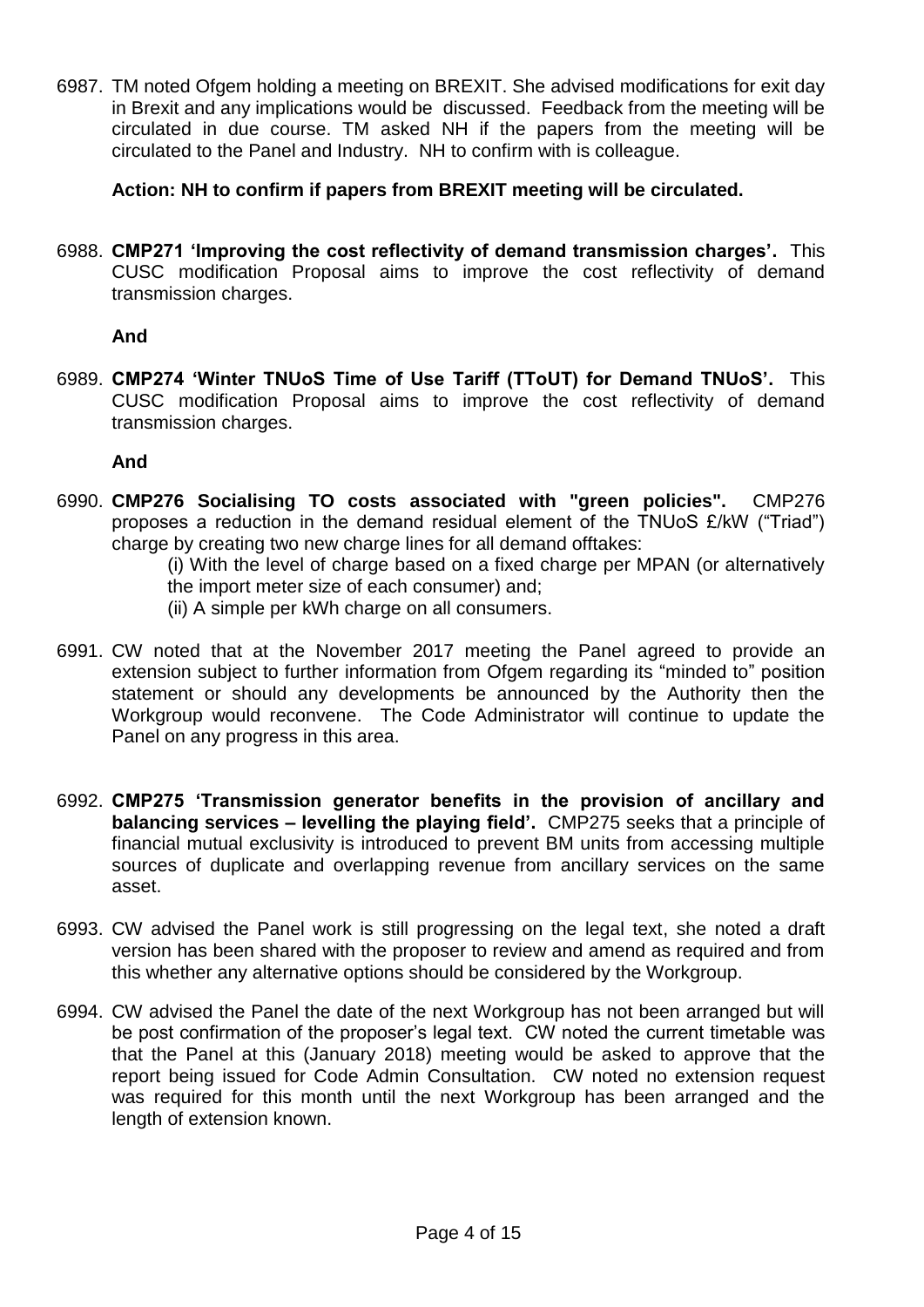6995. **CMP280 'Creation of a New Generator TNUoS Demand Tariff which Removes Liability for TNUoS Demand Residual Charges from Generation and Storage Users'.** CMP280 aims to remove liability from Generator and Storage Parties for the Demand Residual element of the TNUoS tariff.

# **And**

**CMP281 'Removal of BSUoS Charges From Energy Taken From the National Grid System by Storage Facilities'.** CMP281 aims to remove liability from storage facilities for Balancing Services Use of System (BSUoS) charges on imports.

- 6996. CW noted that the next Workgroup meeting has been scheduled for 29 January 2018. CW advised the Panel the Workgroup Consultation was due to be issued in January 2018 however was requesting a three month extension as the report was not ready to be consulted on yet. The CUSC Panel approved the three month extension.
- 6997. NR questioned if the issues were also being raised at DCUSA level resulting in equivalent modifications being raised because if there are potential WACMs this would influence the timetable. CW confirmed that no WACMs had been formally raised by the Workgroup.
- 6998. **CMP285 'CUSC Governance Reform – Levelling the Playing Field'.** CMP285 seeks to reform CUSC governance to enhance the independence and diversity of Panel members and ensure wider engagement from CUSC signatories.
- 6999. CW noted that this Workgroup is continuing to develop the Proposal and the most recent Workgroup meeting was held on 22 January 2018. CW advised the Panel the Workgroup Consultation was due to be issued in January 2018 but that as the report was not ready to consult on that a three month extension was being requested. AP asked if the extension request was to align with the other CUSC modifications. CW confirmed the extension was to work with the other in flight CUSC Modifications. CW advised the Panel that the revised timetable was the worst case and that the Workgroup should be able to bring the dates forward.
- 7000. CW confirmed this amended timetable should not impact how the next CUSC Elections are run and the timescales for that and confirmed that the Workgroup Consultation is due to be issued at the start of January 2018, however this date is at risk and that following the next Workgroup meeting an extension may be requested at the February 2018 Panel meeting.
- 7001. AP advised Citizens Advice has concerns with this modification. AP also noted that they believed the Workgroup was close to the consultation stage. LB noted they key outcome for this modification is to ensure it is implemented in time for the next CUSC elections. SL asked for views of the Workgroup. MJ advised some parts of the proposal the Workgroup are aligned with and some WACMs will be raised where the Workgroup has not agreed. TM asked the Panel to confirm they were happy with a three month extension. The Panel agreed the three month extension.
- 7002. **CMP286 'Improving TNUoS Predictability through Increased Notice of the Target Revenue used in the TNUoS Tariff Setting Process'.** The purpose of this modification proposal is to improve the predictability of TNUoS demand charges by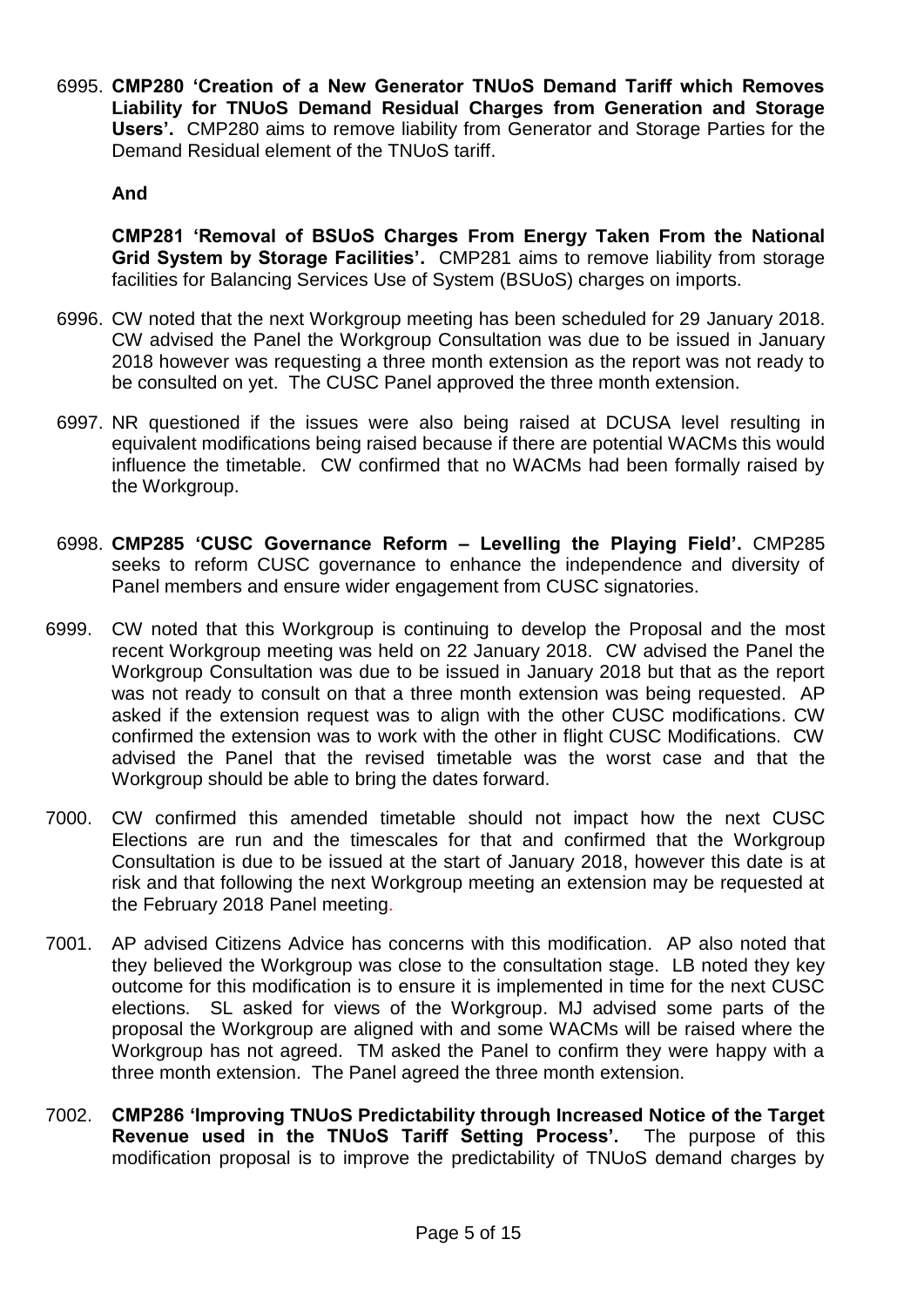bringing forward the date at which the target revenue used in TNUoS tariff setting is fixed to allow customer prices to more accurately reflect final TNUoS rates.

**And**

- 7003. **CMP287 'Improving TNUoS Predictability through Increased Notice of Inputs Used in the TNUoS Tariff Setting Process'.** The purpose of this modification proposal is to improve the predictability of TNUoS demand charges by bringing forward the date at which certain parameters used in TNUoS tariff setting (such as demand forecasts) are fixed to allow customer prices to more accurately reflect final TNUoS rates.
	- 7004. CW noted that the first Workgroup was held on 18 January 2018. CW advised the Panel the timetable for when the Workgroup Consultation is due to be issued could potentially be at risk. CW advised the Panel the first Workgroup amended the Terms of Reference to add a specific requirement to the transitional arrangements. AP questioned what the issue with transitional arrangements was. LS advised the impacts are on the time period, and National Grid have to be compliant. CW advised this is a process issue not a timing issue.
	- 7005. PJ had comments on the wording in the Terms of Reference. CW amended this and the Panel approved the Workgroups Terms of Reference. CW advised she will amend the wording in CMP287 terms of reference.
	- 7006. CW advised the Panel CMP286 may result in a potential STC/STCP change. CW noted the National Grid representative on CMP286 attended the December 2017 STC Panel to provide the Panel with an overview of the potential change, as a result of this there has been a request for two additional people to attend the CMP286 Workgroup. CW asked the Panel to approve the request to participate in the Workgroup, the Panel approved the request.

# **ACTION: CW to advise additional Workgroup members of their approval and updated the CMP286 and CMP287 Terms of Reference**

- 7007. **Governance Standing Group (GSG).**
- 7008. GG noted that GSG had not met since the last Panel meeting.

# 7009. **Transmission Charging Methodologies Forum (TCMF) and CUSC Issues Steering Group (CISG).**

7010. LS noted that the last TCMF and CISG took place on 10 January 2018 as a webinar. LS advised the Panel there were discussions on the SO incentives framework and an update on the timetable in publishing TNUoS tariffs. LS noted the tariffs will now be published in November instead of December.

# 7011. **CUSC Issues Steering Group (CISG)**

7012. LS advised the Panel the discussions held were on the Accelerated Connections Work. LS advised a presentation on Statement of Works was provided and further updates will be provided at the February 2018 CISG meeting.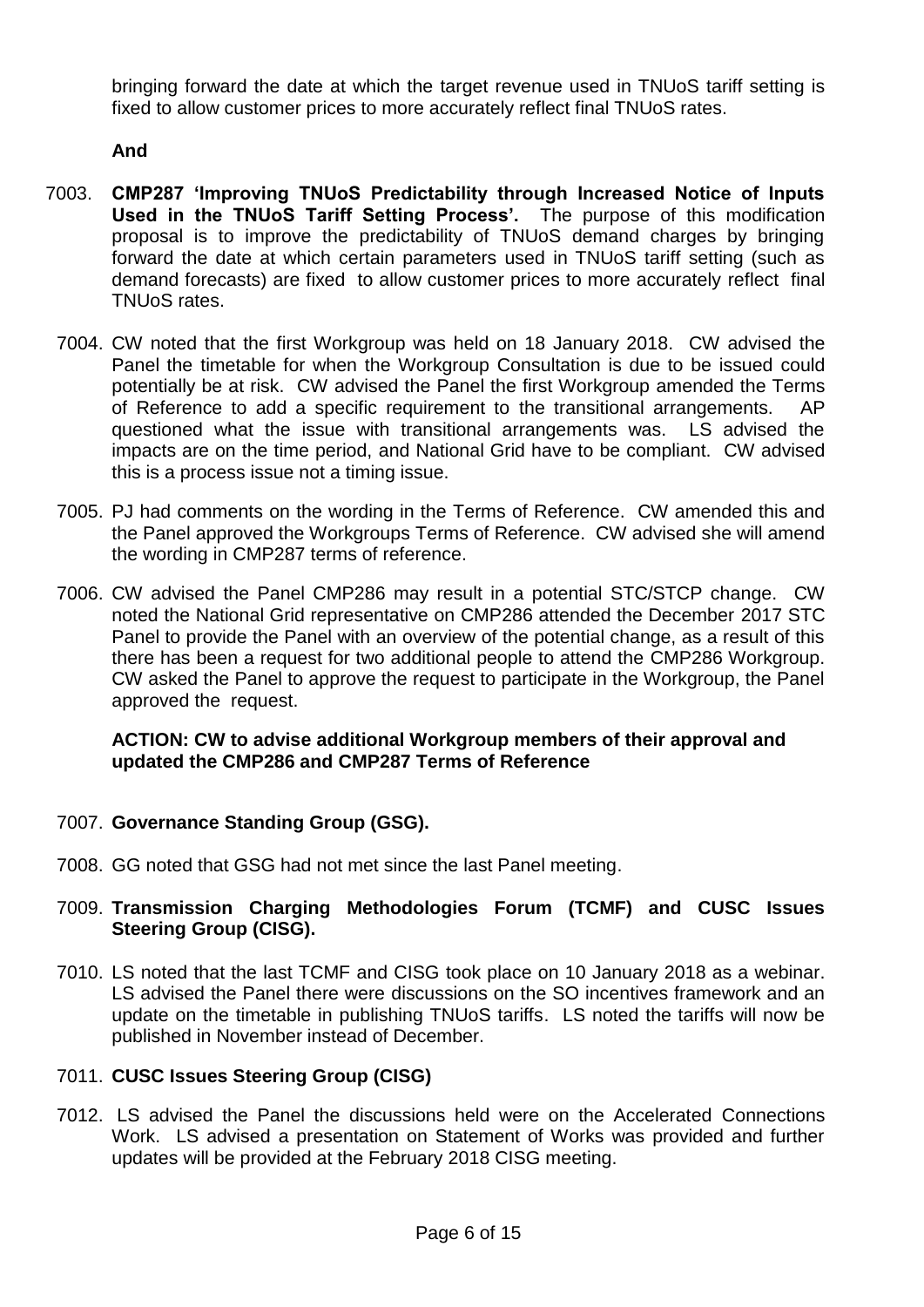#### **5 European Code Development**

7013. NH did not have an update to provide to the Panel this month.

# 7014. **Joint European Stakeholder Group (JESG)**

GG confirmed that the last JESG meeting had been held on 9 January 2018 as a WebEx. GG advised the Panel that updates were provided by National Grid on the European Network Code Implementations and an update provided by Ofgem on the CACM/FCA proposals under regulatory assessment.

# **6 CUSC Panel Recommendation Vote**

- 7015. **CMP250 'Stabilising BSUoS with at least a twelve month notice period'.** CMP250 aims to eliminate BSUoS volatility and unpredictability by proposing to fix the value of BSUoS over the course of a season, with a notice period for fixing this value being at least 12 months ahead of the charging season.
- 7016. CW advised the Panel CMP250 'Stabilising BSUoS with at least a twelve month notice period' was raised by Drax and submitted to the Panel for their consideration on 25 August 2015. CW provided the Panel with the background and summary of what CMP250 aims to deliver. CW advised the Panel sixteen responses were received from the Workgroup consultation and that a majority of responses supported the proposal.
- 7017. CW advised the Panel that the CMP250 Workgroup agreed to support four options to become WACMs and eight Workgroup members voted on the proposal and WACMs. CW advised the Panel thirteen responses were received to the Code Admin Consultation with the majority of respondents agreeing that the proposal and/or WACMs better facilitated the applicable CUSC objectives.
- 7018. CW asked the Panel to confirm their voting templates were correct and to provide rationale on their vote. All Panel members confirmed their voting templates were correct and provided clarity on their vote. Panel Members agreed by majority that the Original and WACM 1, WACM 2, WACM 3 and WACM4 was better than the baseline and recommended that it should be implemented. WACM 3 received the most support as the best option with four Panel members considering WACM3 as the best option.

| Panel<br><b>Member</b>   | <b>Better</b><br><b>facilitates</b><br>ACO(a)                                                                                                                        | <b>Better</b><br><b>facilitates</b><br>ACO(b)? | <b>Better</b><br><b>facilitates</b><br>ACO(c)? | <b>Better</b><br>facilitates<br>ACO(d)? | <b>Better</b><br><b>facilitates</b><br>ACO(e)? | <b>Overall</b><br>(Y/N) |
|--------------------------|----------------------------------------------------------------------------------------------------------------------------------------------------------------------|------------------------------------------------|------------------------------------------------|-----------------------------------------|------------------------------------------------|-------------------------|
| <b>Kate Dooley</b>       |                                                                                                                                                                      |                                                |                                                |                                         |                                                |                         |
| Original                 | Yes                                                                                                                                                                  | <b>Neutral</b>                                 | <b>Neutral</b>                                 | <b>Neutral</b>                          | Yes                                            | Yes                     |
| WACM1                    | Yes                                                                                                                                                                  | <b>Neutral</b>                                 | <b>Neutral</b>                                 | <b>Neutral</b>                          | Yes                                            | Yes                     |
| WACM <sub>2</sub>        | Yes                                                                                                                                                                  | <b>Neutral</b>                                 | <b>Neutral</b>                                 | <b>Neutral</b>                          | Yes                                            | Yes                     |
| WACM <sub>3</sub>        | Yes                                                                                                                                                                  | <b>Neutral</b>                                 | <b>Neutral</b>                                 | <b>Neutral</b>                          | Yes                                            | Yes                     |
| WACM 4                   | Yes                                                                                                                                                                  | <b>Neutral</b>                                 | <b>Neutral</b>                                 | <b>Neutral</b>                          | Yes                                            | Yes                     |
| <b>Voting Statement:</b> |                                                                                                                                                                      |                                                |                                                |                                         |                                                |                         |
|                          | BSUoS does not provide a price signal for market participants and therefore, to avoid<br>unpredictability, volatility and added risk premia from BSUoS, it should be |                                                |                                                |                                         |                                                |                         |

Vote 1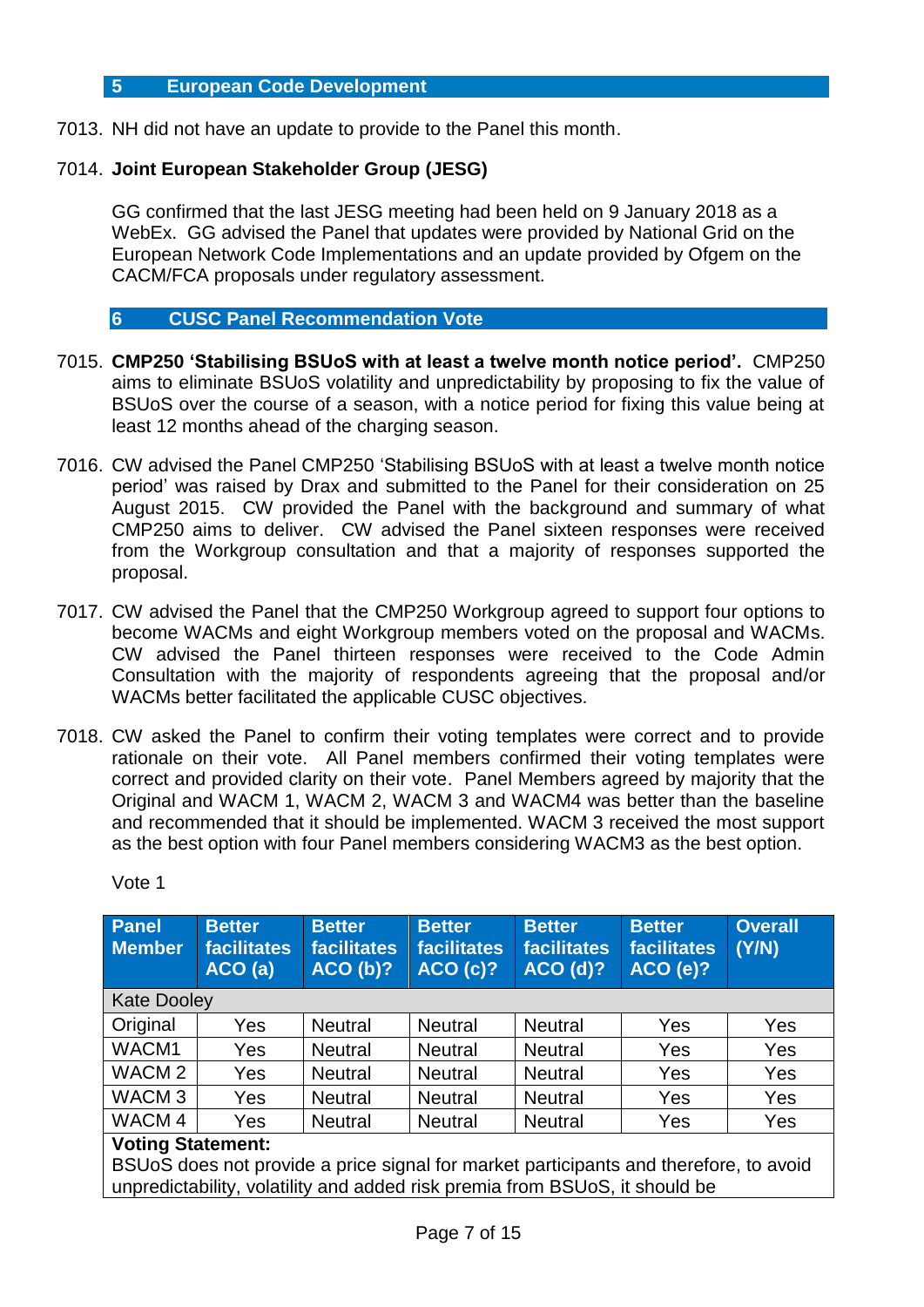fixed. National Grid is able to manage forecasting BSUoS costs far better than market participants. All proposals are better than baseline. I chose WACM 3 because the notice period should be in line with DUoS notice period for charges.

| <b>Better</b><br>facilitates<br>ACO(a) | <b>Better</b><br>facilitates<br>ACO(b)? | <b>Better</b><br><b>facilitates</b><br><b>ACO (c)?</b> | <b>Better</b><br>facilitates<br>ACO(d)? | <b>Better</b><br><b>facilitates</b><br><b>ACO (e)?</b> | <b>Overall</b><br>(Y/N) |
|----------------------------------------|-----------------------------------------|--------------------------------------------------------|-----------------------------------------|--------------------------------------------------------|-------------------------|
| <b>Laurence Barrett</b>                |                                         |                                                        |                                         |                                                        |                         |
|                                        | <b>Neutral</b>                          | <b>Neutral</b>                                         | <b>Neutral</b>                          | <b>Neutral</b>                                         |                         |
|                                        | <b>Neutral</b>                          | <b>Neutral</b>                                         | <b>Neutral</b>                          | <b>Neutral</b>                                         |                         |
| v                                      | <b>Neutral</b>                          | <b>Neutral</b>                                         | <b>Neutral</b>                          | <b>Neutral</b>                                         |                         |
| v                                      | <b>Neutral</b>                          | <b>Neutral</b>                                         | <b>Neutral</b>                          | <b>Neutral</b>                                         | v                       |
| $\checkmark$                           | <b>Neutral</b>                          | <b>Neutral</b>                                         | <b>Neutral</b>                          | <b>Neutral</b>                                         | v                       |
|                                        |                                         |                                                        |                                         |                                                        |                         |

# **Voting Statement:**

The current BSUoS charge is becoming increasingly unpredictable and volatile which is driving Suppliers and Generators to include risk premiums in their pricing. Given the current nature of the BSUoS charge, it provides a poor signal to change behaviour in the market and therefore does not drive more efficient decisions. Therefore, I believe that fixing the BSUoS is likely to provide greater benefits than the current baseline as it will allow increased competition on pricing excluding risk premiums and therefore better facilitate CUSC Objective (a). This should drive lower costs to consumers. Given that the majority of domestic contracts and many business customer contracts are 1 year, it would seem sensible to align to this timing with longer notice periods and fixed periods and hence I believe WACM 3 is the best option.

I would note that Ofgem have made statements around BSUoS, both as part of their Targeted Charging Review as well as the Task Forces looking at network charging and have recently released a summary note on how these processes may impact BSUoS charging. This may lead to changes in how BSUoS is charged and the signals it provides in driving behaviour to more accurately reflecting the impacts users have on these costs. This could result in different components of BSUoS being charged differently compared to the current methodology. If changes to the BSUoS charging methodology are brought forward through these processes, it may well result that fixing BSUoS (or at least some parts of BSUoS) may no longer better facilitate the CUSC objectives ((a) and (b)). However, I would expect that should such changes be forthcoming, then new modifications may well result which reverse (in part or in total) the proposed change under CMP250 and appropriate assessments can be made at that time. This may result in a process that is overall negative against objective (e).

| Panel<br><b>Member</b> | <b>Better</b><br><b>facilitates</b><br>ACO(a) | <b>Better</b><br>facilitates<br>ACO(b)? | <b>Better</b><br>facilitates<br><b>ACO (c)?</b> | <b>Better</b><br>facilitates<br>ACO(d)? | <b>Better</b><br>facilitates<br>ACO(e)? | <b>Overall</b><br>(Y/N) |
|------------------------|-----------------------------------------------|-----------------------------------------|-------------------------------------------------|-----------------------------------------|-----------------------------------------|-------------------------|
| <b>Garth Graham</b>    |                                               |                                         |                                                 |                                         |                                         |                         |
| Original               | Yes                                           | <b>Neutral</b>                          | <b>Neutral</b>                                  | <b>Neutral</b>                          | <b>Neutral</b>                          | Yes                     |
| WACM1                  | Yes                                           | <b>Neutral</b>                          | <b>Neutral</b>                                  | <b>Neutral</b>                          | <b>Neutral</b>                          | Yes                     |
| WACM <sub>2</sub>      | <b>No</b>                                     | <b>Neutral</b>                          | <b>Neutral</b>                                  | <b>Neutral</b>                          | <b>Neutral</b>                          | <b>No</b>               |
| WACM <sub>3</sub>      | <b>No</b>                                     | <b>Neutral</b>                          | <b>Neutral</b>                                  | <b>Neutral</b>                          | <b>Neutral</b>                          | <b>No</b>               |
| WACM <sub>4</sub>      | Yes                                           | <b>Neutral</b>                          | <b>Neutral</b>                                  | <b>Neutral</b>                          | <b>Neutral</b>                          | Yes                     |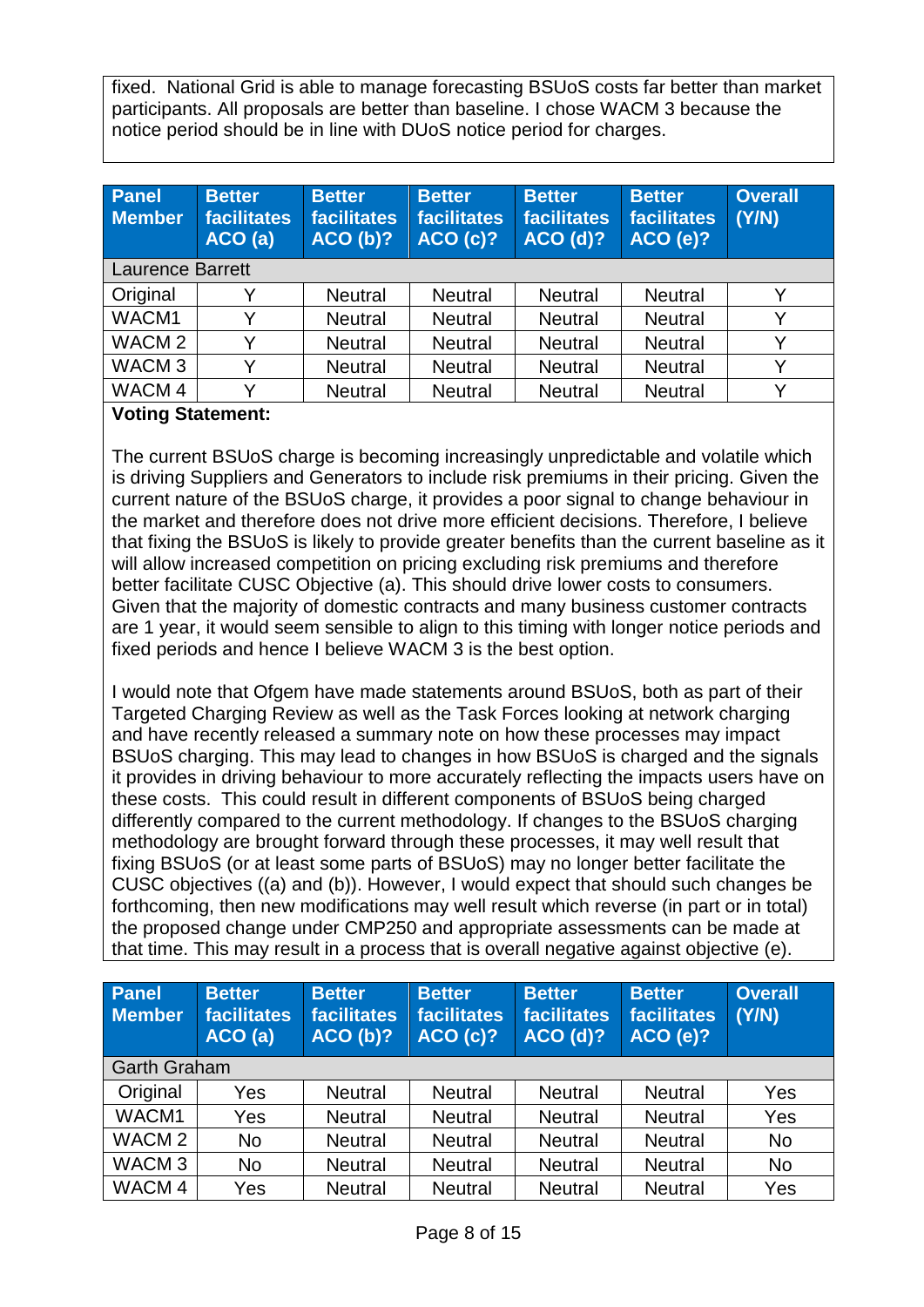# **Voting Statement:**

I have reviewed the comprehensive and the detailed responses to the Code Administrator Consultation. I appreciate the views expressed by National Grid (in the January 2018 presentation to the Panel) about future changes that may emerge in this area through other developments out with of the CUSC. However, I'm also aware that when compared to a fully worked up proposal (CMP250) that future, potential, but not actual, changes should be put to one side as they are unclear and undeveloped (at this moment in time). Turning to the five proposals (the Original and WACMs 1-4) I believe that three of them better facilitate Applicable Objective (a) as effective competition will be enhanced by providing the greater notice of the fixed periods (of 9 and 12 months, respectively) to both suppliers and generators (who, as a class, pay equally the cost of BSUoS). In coming to this view I have been mindful, in particular, of the Workgroup deliberations as well as the Code Administrator Consultation responses, such as those from Drax, First Utility and Intergen, which make the positive case, in terms of competition, that arise here. That having been said, when considering WACM2 and WACM3 (which extend the fixed period to 15 months) I have had to balance those competition points with the concerns around the extended time period (and thus increased risk and cost) going further out than 12 months. On balance therefore, I believe that WACM2 and WACM3 do not better facilitate Applicable Objective (a).

For the avoidance of doubt, I concur with the views of many of the Workgroup members and Code Administrator Consultation respondents that this proposal is neutral in terms of Applicable Objectives (b), (c), (d) and (e).

| Panel<br><b>Member</b> | <b>Better</b><br>facilitates<br>ACO(a) | <b>Better</b><br>facilitates<br>ACO(b)? | <b>Better</b><br><b>facilitates</b><br>ACO(c)? | <b>Better</b><br>facilitates<br>ACO(d)? | <b>Better</b><br><b>facilitates</b><br><b>ACO (e)?</b> | <b>Overall</b><br>(Y/N) |
|------------------------|----------------------------------------|-----------------------------------------|------------------------------------------------|-----------------------------------------|--------------------------------------------------------|-------------------------|
| Paul Jones             |                                        |                                         |                                                |                                         |                                                        |                         |
| Original               | Yes                                    | <b>No</b>                               | <b>Neutral</b>                                 | <b>Neutral</b>                          | <b>Neutral</b>                                         | Yes                     |
| WACM1                  | Yes                                    | <b>No</b>                               | <b>Neutral</b>                                 | <b>Neutral</b>                          | <b>Neutral</b>                                         | Yes                     |
| WACM <sub>2</sub>      | Yes                                    | <b>No</b>                               | <b>Neutral</b>                                 | <b>Neutral</b>                          | <b>Neutral</b>                                         | Yes                     |
| WACM <sub>3</sub>      | Yes                                    | <b>No</b>                               | <b>Neutral</b>                                 | <b>Neutral</b>                          | <b>Neutral</b>                                         | Yes                     |
| WACM <sub>4</sub>      | Yes                                    | <b>No</b>                               | <b>Neutral</b>                                 | <b>Neutral</b>                          | <b>Neutral</b>                                         | Yes                     |

Overall, the Original, WACM1 and WACM4 better facilitate the Applicable Objectives.

# **Voting Statement:**

All options remove a risk from participants which is largely unmanageable, due to the current unpredictable BSUoS price. The work group has shown through analysis that BSUoS does not provide a reliable signal which market participants can respond to in order to reduce the level of cost. The BSUoS mechanism simply therefore recovers costs from participants. This should be carried out in a manner which does not distort competition in the wholesale and retail electricity markets, consistent with the principles set out by Ofgem in its charging review.

National Grid managing a centralised portfolio position at a regulated cost of capital, will be more cost effective than individual companies managing their own individual positions at a cost of capital which reflects the risk of operating in competitive markets. CMP250 will therefore be a cheaper option for customers than the baseline.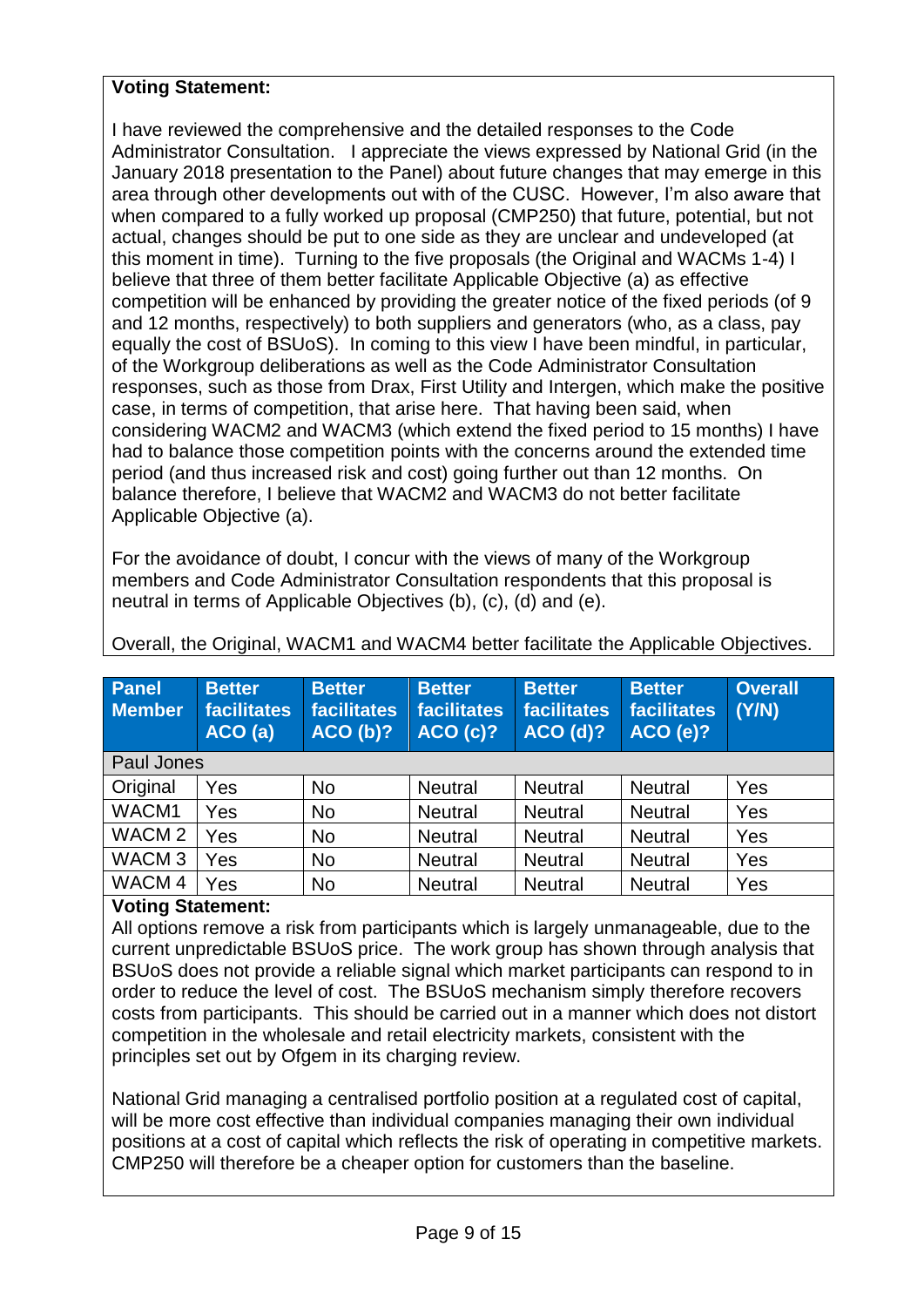The cost reflectivity of charges in each half hour will be reduced by definition. However, cost reflectivity in this instance holds little value as it cannot provide an effective market signal.

The original, on balance, appears to provide the most effective combination of Notice Period and Fixing Period.

| Panel<br><b>Member</b> | <b>Better</b><br>facilitates<br>ACO(a) | <b>Better</b><br><b>facilitates</b><br>ACO(b)? | <b>Better</b><br><b>facilitates</b><br><b>ACO (c)?</b> | <b>Better</b><br>facilitates<br>ACO(d)? | <b>Better</b><br><b>facilitates</b><br><b>ACO (e)?</b> | <b>Overall</b><br>(Y/N) |
|------------------------|----------------------------------------|------------------------------------------------|--------------------------------------------------------|-----------------------------------------|--------------------------------------------------------|-------------------------|
| Robert Longden         |                                        |                                                |                                                        |                                         |                                                        |                         |
| Original               | Yes                                    | <b>No</b>                                      | neutral                                                | neutral                                 | neutral                                                | ves                     |
| WACM1                  | <b>No</b>                              | no                                             | neutral                                                | neutral                                 | neutral                                                | <b>No</b>               |
| WACM <sub>2</sub>      | <b>No</b>                              | no                                             | neutral                                                | neutral                                 | neutral                                                | <b>No</b>               |
| WACM <sub>3</sub>      | <b>No</b>                              | no                                             | neutral                                                | neutral                                 | neutral                                                | <b>No</b>               |
| WACM <sub>4</sub>      | <b>No</b>                              | no                                             | neutral                                                | neutral                                 | neutral                                                | <b>No</b>               |

# **Voting Statement:**

WACM 1 and 2 only provide 6 months certainty and are incompatible with most contract durations. It is difficult to make a case for the benefits they might bring. WACM 3 and 4 have either "too short" or "too long" notice periods which would influence the certainty/cost trade off balance. Accept that risk and cost will be transferred to National Grid and that there are implementation issues. However, the desired outcome is overall lower costs to the consumer, which the original should deliver. This should not stop National Grid work on a product which fixes those elements of BSUoS that form a residual cost ahead of the next price control

| <b>Panel</b><br><b>Member</b> | <b>Better</b><br>facilitates<br>ACO(a) | <b>Better</b><br><b>facilitates</b><br>ACO(b)? | <b>Better</b><br>facilitates<br><b>ACO (c)?</b> | <b>Better</b><br><b>facilitates</b><br>ACO(d)? | <b>Better</b><br><b>facilitates</b><br><b>ACO (e)?</b> | <b>Overall</b><br>(Y/N) |
|-------------------------------|----------------------------------------|------------------------------------------------|-------------------------------------------------|------------------------------------------------|--------------------------------------------------------|-------------------------|
| Simon Lord                    |                                        |                                                |                                                 |                                                |                                                        |                         |
| Original                      | <b>No</b>                              | <b>Neutral</b>                                 | <b>Neutral</b>                                  | <b>Neutral</b>                                 | Y                                                      | <b>No</b>               |
| WACM1                         | <b>No</b>                              | <b>Neutral</b>                                 | <b>Neutral</b>                                  | <b>Neutral</b>                                 | Υ                                                      | <b>No</b>               |
| WACM <sub>2</sub>             | <b>No</b>                              | <b>Neutral</b>                                 | <b>Neutral</b>                                  | <b>Neutral</b>                                 | Υ                                                      | <b>No</b>               |
| WACM <sub>3</sub>             | <b>No</b>                              | <b>Neutral</b>                                 | <b>Neutral</b>                                  | <b>Neutral</b>                                 | Υ                                                      | <b>No</b>               |
| WACM <sub>4</sub>             | <b>No</b>                              | <b>Neutral</b>                                 | <b>Neutral</b>                                  | <b>Neutral</b>                                 | v                                                      | <b>No</b>               |

## **Voting Statement:**

Whilst a change to the methodology used to recover BSUoS is long overdue I do not believe that this proposal or any of the WACM's deliver value to customer and it may in fact increase prices driven by the costs that the SO may charge for managing the BSUoS constraint risk. A second concern is that future customers may be charged for SO actions in previous years as part of the true up process.

There is significant volatility in some elements of BSUoS (principally constraints) that are driven by system conditions. The condition that are likely to give rise to these elements are visible to market participants who can factor these into their short term contracting strategy. Other element are more stable and are principle only effected by the SO contracting strategy.

Thus whilst I believe there is merit in a review of the charging base and the elements that are charged to each element of the charging base I do not believe that this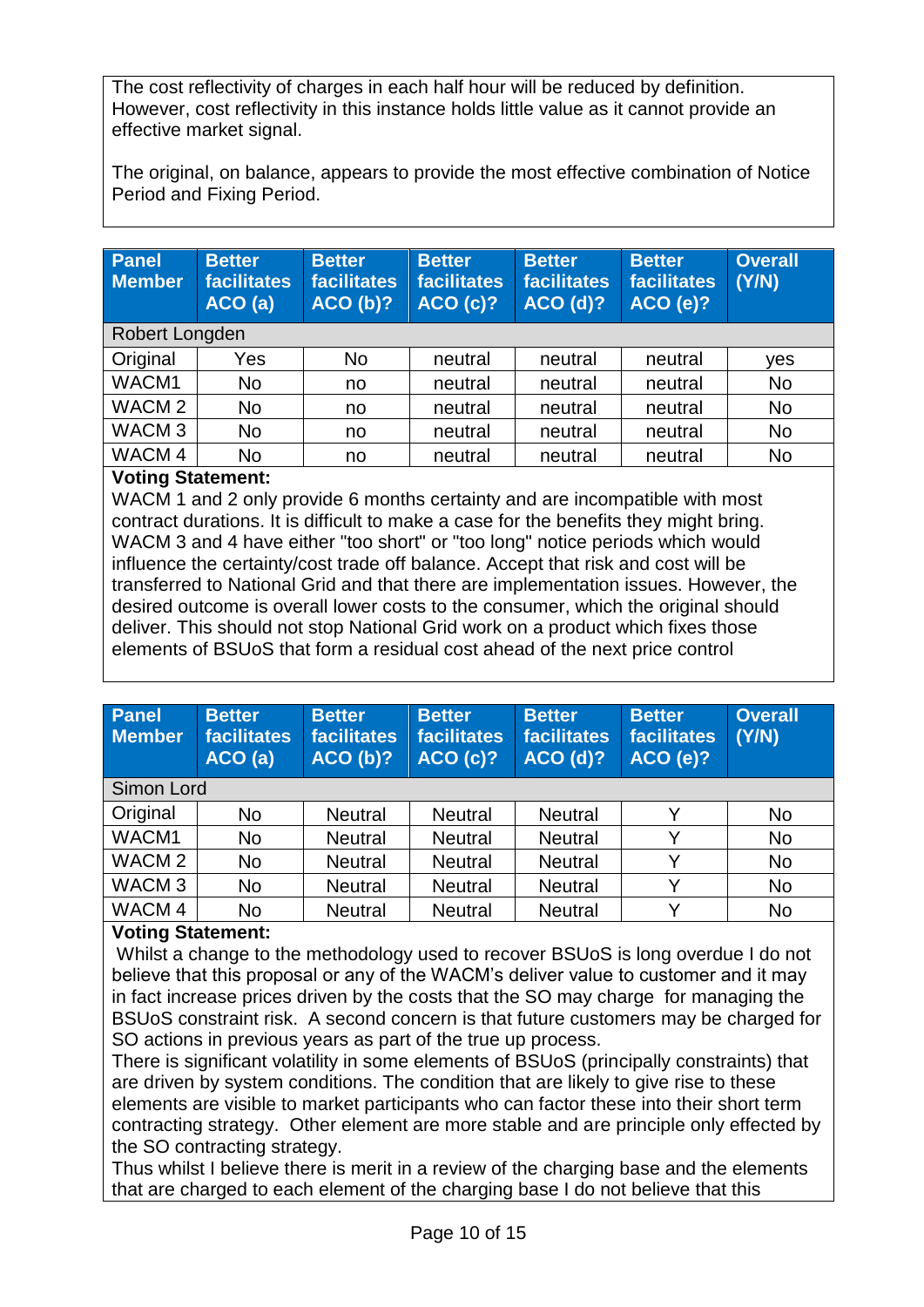proposal or any of the WACM's will deliver value for existing and future customers.

| Panel<br><b>Member</b> | <b>Better</b><br><b>facilitates</b><br>ACO (a) | <b>Better</b><br><b>facilitates</b><br>ACO(b)? | <b>Better</b><br><b>facilitates</b><br><b>ACO (c)?</b> | <b>Better</b><br>facilitates<br><b>ACO (d)?</b> | <b>Better</b><br>facilitates<br><b>ACO (e)?</b> | <b>Overall</b><br>(Y/N) |
|------------------------|------------------------------------------------|------------------------------------------------|--------------------------------------------------------|-------------------------------------------------|-------------------------------------------------|-------------------------|
| <b>Paul Mott</b>       |                                                |                                                |                                                        |                                                 |                                                 |                         |
| Original               | Yes                                            | <b>Neutral</b>                                 | <b>Neutral</b>                                         | <b>Neutral</b>                                  | <b>Neutral</b>                                  | Yes                     |
| WACM1                  | Yes                                            | <b>Neutral</b>                                 | <b>Neutral</b>                                         | <b>Neutral</b>                                  | <b>Neutral</b>                                  | Yes                     |
| WACM <sub>2</sub>      | Yes                                            | <b>Neutral</b>                                 | <b>Neutral</b>                                         | <b>Neutral</b>                                  | <b>Neutral</b>                                  | Yes                     |
| WACM <sub>3</sub>      | Yes                                            | <b>Neutral</b>                                 | <b>Neutral</b>                                         | <b>Neutral</b>                                  | <b>Neutral</b>                                  | Yes                     |
| WACM <sub>4</sub>      | Yes                                            | <b>Neutral</b>                                 | <b>Neutral</b>                                         | <b>Neutral</b>                                  | <b>Neutral</b>                                  | Yes                     |

## **Voting Statement:**

BSUoS is a volatile cost with complex and changing underlying drivers, which has always been difficult for market participants to predict, and this has become more so of late – is sure to become even more so still. Market participants cannot, in toto, manage BSUoS risk as well as National Grid and so the current arrangements offer poor value to customers. As a regulated network monopoly NG's cost of capital is much lower than that of market participants, so it is self-evident that it will be able to manage BSUoS risk more cheaply for the benefit of customers. Moreover it has at least a chance of having sufficient understanding of changing system operator service needs half hour by half hour and over much longer spans, than participants. If there is any investment required in improvements to forecasting and new billing systems, it is best done once rather than 500 separate competing CUSC parties all doing so independently. In some cases the BSUOS forecasting risk does not fall on CUSC parties but on customers who are on pass-through contracts; CMP250 and variants could provide with them with much more visibility and transparency of BSUoS costs for their own financial planning processes.

CMP250 and its variants might to the naïve seem to superficially reduce the cost reflectivity of the price, but this does not remove any economic signal, as none is currently provided. Therefore, cost reflectivity is a false objective here.

The Original and all WACMs allow parties to know ahead of time what their BSUoS charge will be, and to reallocate this risk from those parties that are poorly placed to manage the risk, in particular smaller market participants, to a party that is more financially capable of dealing with it thereby better facilitating Applicable CUSC Charging Objective (a). Consequently, the total risk premium, and therefore total cost of BSUoS recovered from end consumers, will decrease, thereby increasing competition throughout the industry and benefiting consumers through lower costs and increased certainty surrounding their energy bills.

WACM 3 is the best overall – by giving the maximum notice / fixed periods it gives the most benefit. It aligns with the 15 month DUoS publication timescale (as a result of DCUSA change proposal DCP178).

| Panel<br><b>Member</b> | <b>Better</b><br>facilitates<br>ACO (a) | <b>Better</b><br>facilitates<br>ACO(b)? | <b>Better</b><br>facilitates<br><b>ACO (c)?</b> | <b>Better</b><br>facilitates<br>$ACO$ (d)? | <b>Better</b><br>facilitates<br><b>ACO (e)?</b> | <b>Overall</b><br>(Y/N) |
|------------------------|-----------------------------------------|-----------------------------------------|-------------------------------------------------|--------------------------------------------|-------------------------------------------------|-------------------------|
| <b>Andy Pace</b>       |                                         |                                         |                                                 |                                            |                                                 |                         |
| <b>Original</b>        |                                         | <b>Neutral</b>                          | <b>Neutral</b>                                  | <b>Neutral</b>                             | <b>Neutral</b>                                  |                         |
| WACM1                  |                                         | <b>Neutral</b>                          | <b>Neutral</b>                                  | <b>Neutral</b>                             | <b>Neutral</b>                                  |                         |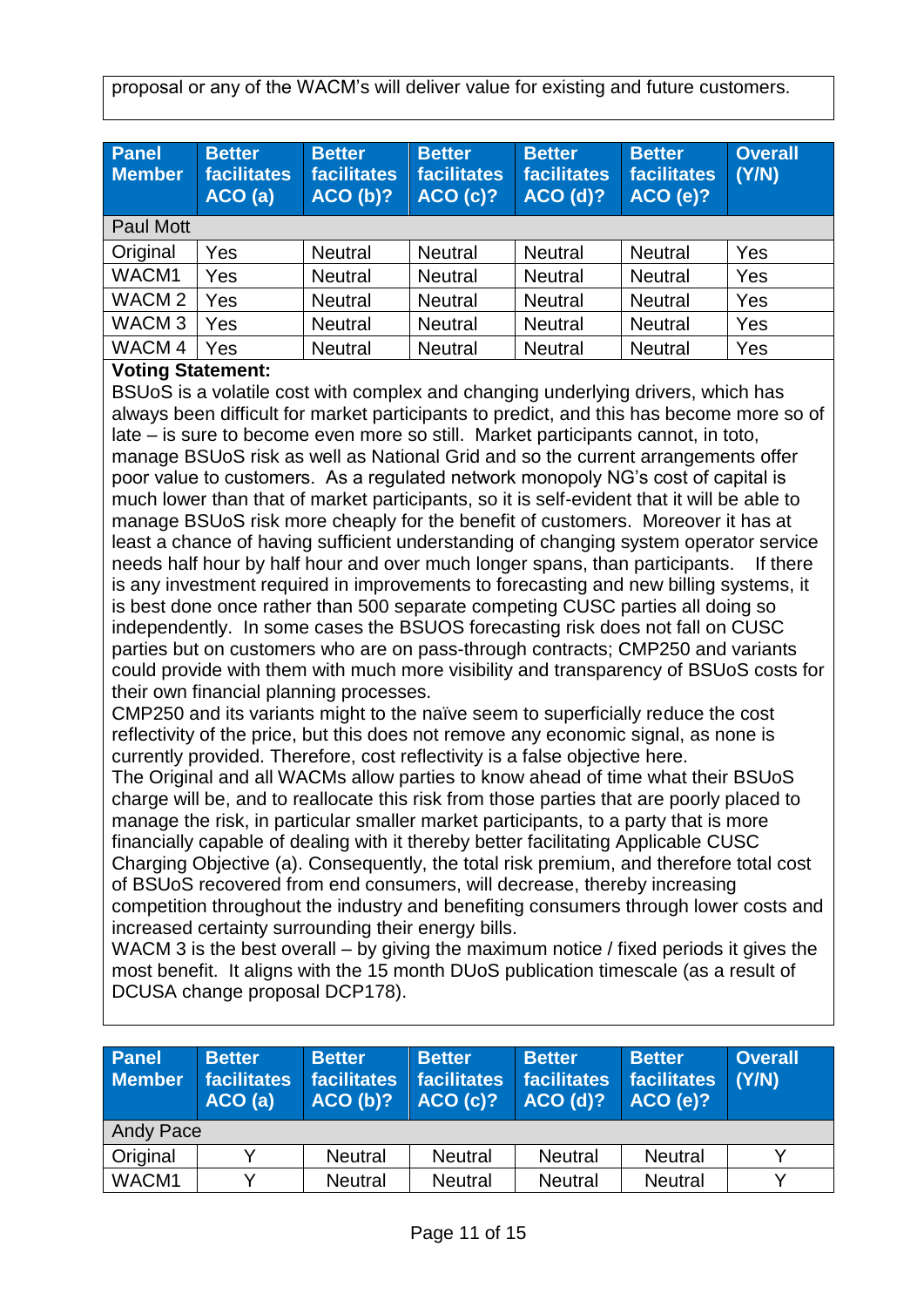| WACM <sub>2</sub> | <b>Neutral</b> | <b>Neutral</b> | Neutral        | <b>Neutral</b> |  |
|-------------------|----------------|----------------|----------------|----------------|--|
| WACM <sub>3</sub> | <b>Neutral</b> | <b>Neutral</b> | <b>Neutral</b> | <b>Neutral</b> |  |
| WACM 4            | <b>Neutral</b> | Neutral        | Neutral        | <b>Neutral</b> |  |

# **Voting Statement:**

This modification better meets Objective (a) as it reduces uncertainty and unpredictability for electricity market participants. It thereby facilitates competition in the supply of electricity by reducing the risk premium that suppliers place on customers to take account of the uncertainty associated with BSUoS.

The modification is neutral against Objective (b) as the BSUoS cost can be considered a residual charge (as recognised by Ofgem in its Targeted Charging Review). As a residual charge, BSUoS is a cost recovery mechanism and does not reflect the incremental costs that market participants have on the system. Consequently, fixing this cost ahead of time, will not reduce the cost reflectivity of the charge, but will still reduce the volatility which will benefit market participants and ultimately customers (as stated under objective (a)).

CMP250 is neutral against the remaining charging objectives and overall better meets the Applicable Charging Objectives than the current baseline.

WACM3 is the best proposal as it provides the most notice period. In addition providing 15 months' notice aligns with the notice period for DUoS charges and enables suppliers to have a firm view of BSUoS ahead of the April contract round for a period of two years."

| <b>Panel</b><br><b>Member</b> | <b>Better</b><br><b>facilitates</b><br>ACO(a) | <b>Better</b><br><b>facilitates</b><br>ACO(b)? | <b>Better</b><br><b>facilitates</b><br><b>ACO (c)?</b> | <b>Better</b><br><b>facilitates</b><br>ACO(d)? | <b>Better</b><br><b>facilitates</b><br><b>ACO (e)?</b> | <b>Overall</b><br>(Y/N) |
|-------------------------------|-----------------------------------------------|------------------------------------------------|--------------------------------------------------------|------------------------------------------------|--------------------------------------------------------|-------------------------|
| Louise Schmitz                |                                               |                                                |                                                        |                                                |                                                        |                         |
| Original                      | No                                            | <b>No</b>                                      | <b>No</b>                                              | <b>Neutral</b>                                 | <b>Neutral</b>                                         | <b>No</b>               |
| WACM1                         | <b>No</b>                                     | <b>No</b>                                      | <b>No</b>                                              | <b>Neutral</b>                                 | <b>Neutral</b>                                         | <b>No</b>               |
| WACM <sub>2</sub>             | <b>No</b>                                     | <b>No</b>                                      | <b>No</b>                                              | <b>Neutral</b>                                 | <b>Neutral</b>                                         | <b>No</b>               |
| WACM <sub>3</sub>             | <b>No</b>                                     | <b>No</b>                                      | <b>No</b>                                              | <b>Neutral</b>                                 | <b>Neutral</b>                                         | <b>No</b>               |
| WACM <sub>4</sub>             | <b>No</b>                                     | <b>No</b>                                      | <b>No</b>                                              | <b>Neutral</b>                                 | <b>Neutral</b>                                         | <b>No</b>               |
|                               |                                               |                                                |                                                        |                                                |                                                        |                         |

# **Voting Statement:**

Voting Statement: Negative against (a), (b) and (c), neutral vs (d), and (e).

(a) Although fixing BSUoS charges may give some relief to market participants of a volatile cost this does not appropriately recognise the transition to a more dynamic system and the price signal that BSUoS will provide for smarter more flexible markets. Therefore on balance a fully fixed BSUoS product does not better meet this objective at this time. Developing a BSUoS product ahead of the next SO price control which fixes those elements of BSUoS that form a residual cost and leaves variable those that provide a market signal is more suitable.

(b) This objective is detrimentally impacted as the costs of BSUoS to market participants through the proposed charging methodology will not accurately reflect the costs incurred by National Grid. In addition costs incurred by the SO in particular settlement periods will not be passed through to those causing them. Finally, there is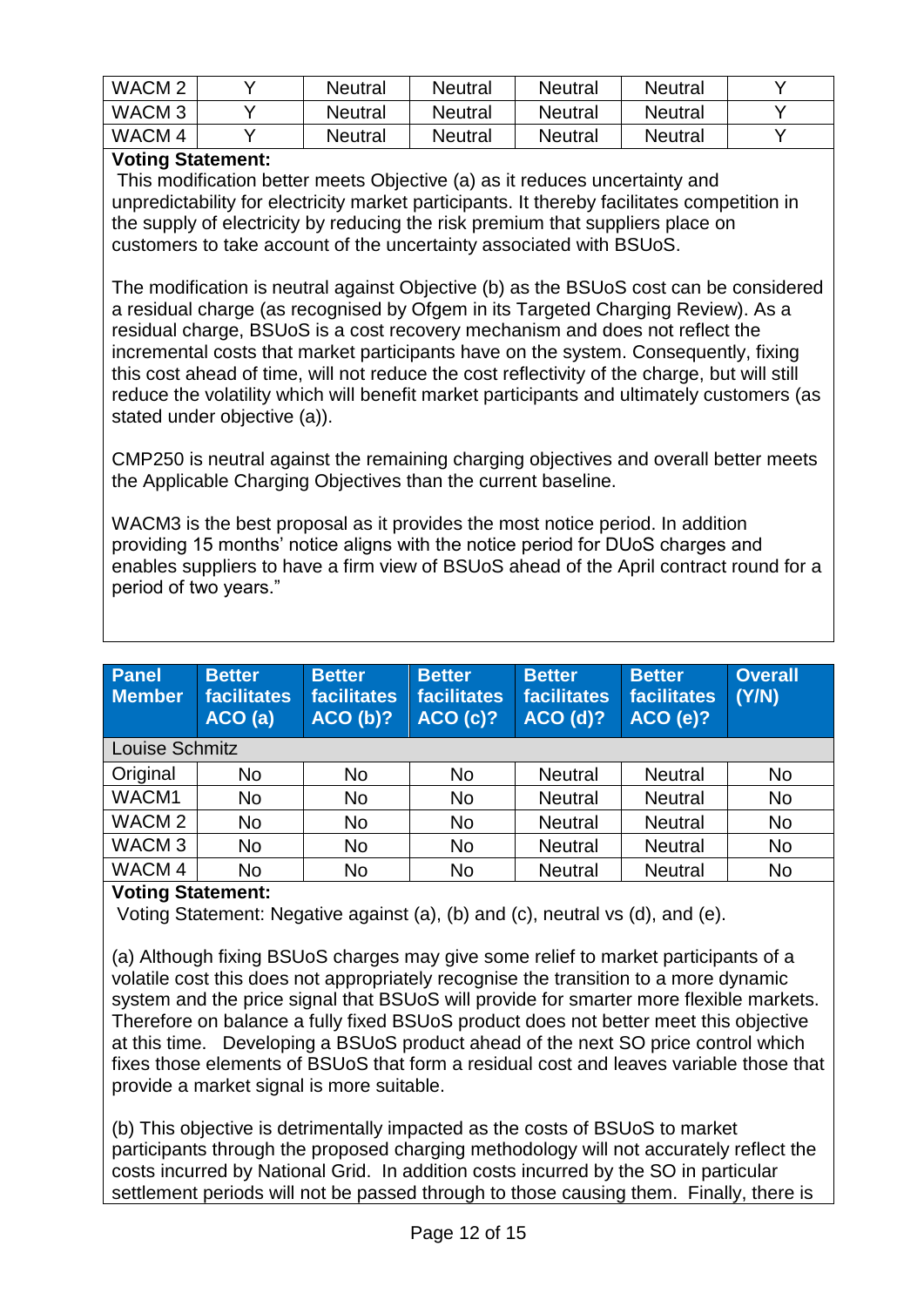not a suitable mechanism within the current price control to allow for the recovery of costs and capital associated with the SO assuming this risk and the under/over recovery of costs that will result.

(c) This objective is not better facilitated as the charging methodology, by fixing costs for a longer period, will not accurately reflect developments in balancing services and products and the costs of these to the market will not be accurately reflected in the immediate BSUoS price.

| <b>Panel Member</b>     | <b>BEST Option?</b> |
|-------------------------|---------------------|
| <b>Kate Dooley</b>      | WACM <sub>3</sub>   |
| <b>Laurence Barrett</b> | WACM <sub>3</sub>   |
| <b>Garth Graham</b>     | WACM 1              |
| <b>Paul Jones</b>       | Original            |
| <b>Robert Longden</b>   | Original            |
| <b>Simon Lord</b>       | <b>Baseline</b>     |
| <b>Paul Mott</b>        | WACM <sub>3</sub>   |
| <b>Andy Pace</b>        | WACM <sub>3</sub>   |
| <b>Louise Schmitz</b>   | <b>Baseline</b>     |

# **Vote 2 –** *Which option is the best?*

Breakdown of voting:

| <b>Option</b>     | <b>Overall Support of the option achieving the CUSC Objectives</b><br>than the baseline |
|-------------------|-----------------------------------------------------------------------------------------|
| Original          | 7 yes and 2 no                                                                          |
| WACM <sub>1</sub> | 6 yes and 3 no                                                                          |
| WACM <sub>2</sub> | 5 yes and 4 no                                                                          |
| WACM <sub>3</sub> | 5 yes and 4 no                                                                          |
| WACM <sub>4</sub> | 6 yes and 3 no                                                                          |

The CUSC Panel therefore recommended by majority that all of these could be implemented.

7019. CW noted she will circulate an email to the Panel to confirm that their votes have been recorded correctly and will issue the Final Modification Report to the Authority on 2 February 2018.

**ACTION: CW to circulate an email to Panel to confirm the outcome of the recommendation vote.** 

**7 Authority Decisions as at 7 December 2017**

- 7020. NH noted that the CMA Appeal decision date for CMP261 is 26 February 2018. NH advised the Authority will then look to progress CMP251.
- 7021. NH advised that an injunction had been requested on CMP264/CMP265 in respect of the Judicial Review. NH confirmed that the injunctions had not been approved and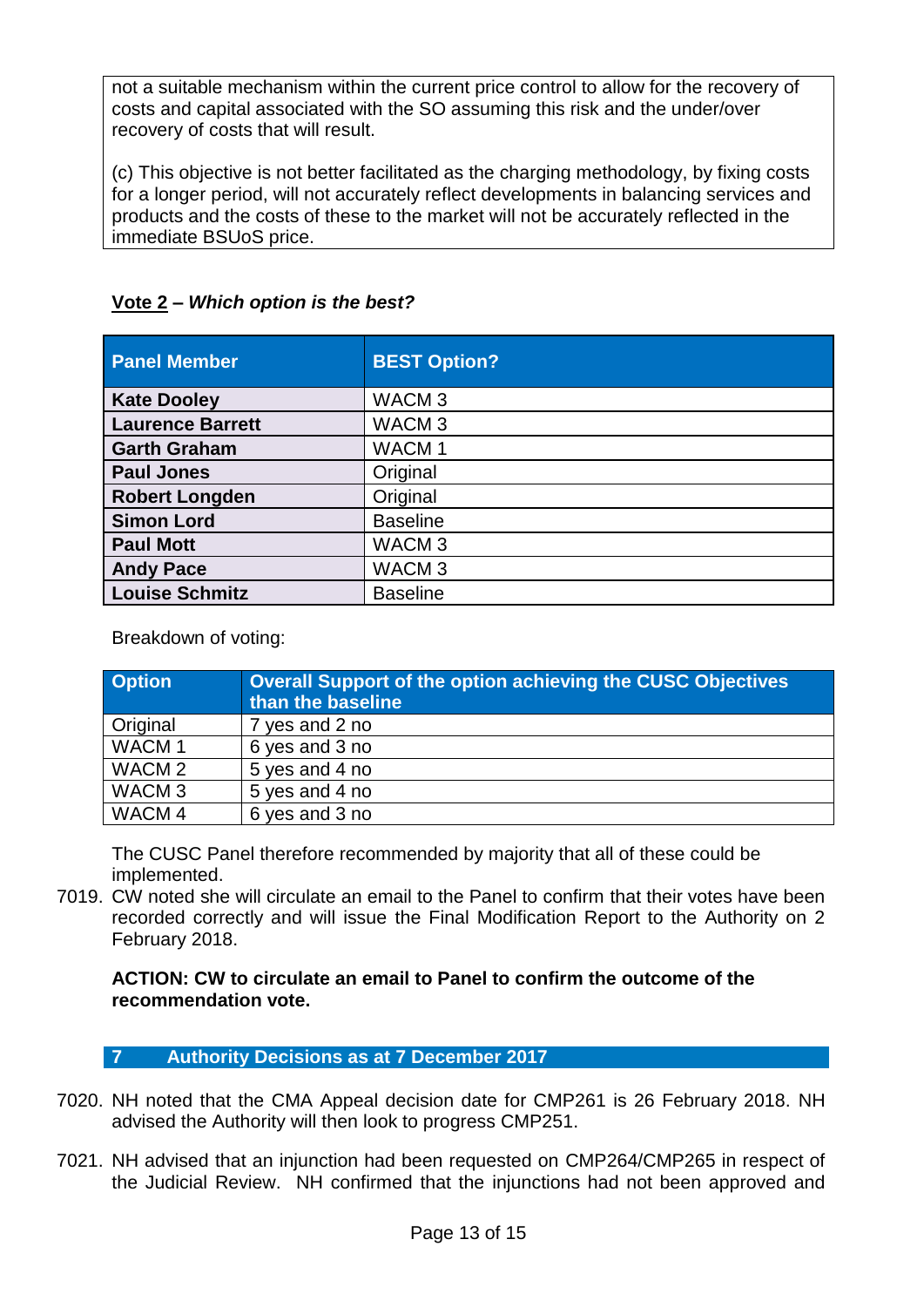that therefore implementation will continue on 1 April 2018. SL askedd what will happen if the Judicial Review is upheld. LS advised this would quash the Authority's decision. LS noted National Grid will be publishing tariffs against the baseline, including CMP264, CMP265 and CMP268, and if the decision does get quashed National Grid would need permission to change the tariffs mid-year. NR noted effectively the CUSC would be re-wound and, he also noted, this would impact the BSC Modifications decisions. LS advised she is unsure if this would happen as BSC Modifications are not part of the CUSC process.

#### **8 Update on Industry Codes/General Industry Updates relevant to the CUSC**

7022. The Panel had no updates on industry codes relevant to the CUSC.

## 7023. **Relevant Interruptions Claim Report**

7024. CW advised the Panel this is report issued quarterly. GG raised concerns on why it appeared looking at the report that a number of claims were still on-going a year after first being raised. GG advised the Panel the reason the CUSC Modification, to introduce these quarterly claims reports to stakeholders, was to ensure claims are expedited and not held up. GG would like further information detailing why these claims are not being progressed. CW advised the Code Administration team are not responsible for the data in this report however will try and confirm why there are delays in progressing some of the open claims.

#### **ACTION: CW to ensure the data in the report is valid and seek further information on why there are delays on the open claims**

#### **9 AOB**

- 7025. JM and AQ from National Grid joined the CUSC Panel to provide an update on Legal Separation. JM advised the Panel National Grid will become a more independent System Operator therefore this will require amendments to the Codes to reflect this.
- 7026. JM advised the Panel the legal separation team are currently working on license drafting and the draft modification legal text which will be circulated to industry in February allowing two weeks for review. JM advised the legal separation team will look at holding a meeting with industry for feedback on this paper.
- 7027. AQ noted the pre modification work is to help make the processes as smooth as possible. AQ advised the CUSC already recognises a separate TO and the changes are to remove any reference to TO and replace with the new NGESO in the CUSC. AQ advised these changes are not to material as NGET is referred to as the Company in the CUSC. TM asked if these changes would result in more than one modification to amend the CUSC. JM advised there will be two modifications directly linked and raised at the same time. AQ noted when drafting the modifications there were certain activities that need to happen before legal separation occurs.
- 7028. SL questioned how bilateral agreements would work as current bilateral agreements are with NGET, therefore will this be a seamless process from a user point of view. AQ advised the approach with bilateral agreements will be the same as CUSC